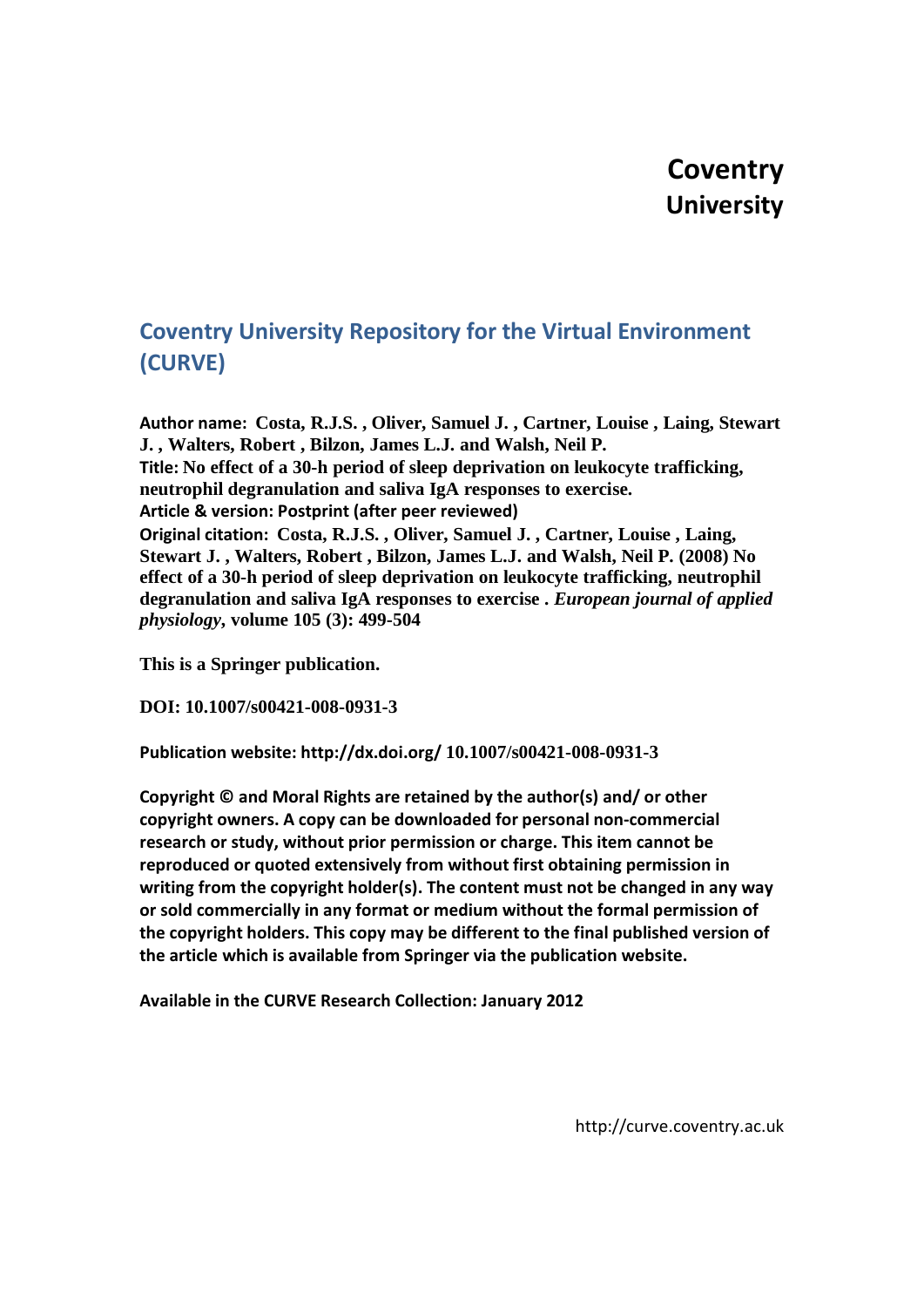ORIGINAL ARTICLE

# No effect of a 30-h period of sleep deprivation on leukocyte trafficking, neutrophil degranulation and saliva IgA responses to exercise

J. S. Costa Ricardo · Louise Cartner · Samuel J. Oliver · Stewart J. Laing · Robert Walters · James L. J. Bilzon · Neil P. Walsh

Accepted: 30 October 2008 Springer-Verlag 2008

Abstract A one night period without sleep is not uncommon amongst athletes travelling across time zones and military personnel during training and operations. However, the effect of one night without sleep on immune indices in response to strenuous exercise remains unknown. The objective was to determine the effect of one night without sleep on immune indices in response to subsequent strenuous exercise. Using a repeated measures cross-over design, on one occasion eleven male participants slept normally (CON) and on another they were sleep deprived for 30 h (SDEP). After 30 h participants performed 30 min steady state (SS) treadmill exercise at  $60\%$  VO<sub>2 max</sub> followed by a 30 min treadmill time trial (TT). Blood and saliva samples were collected at 0 h, 30 h, post-SS, post-TT, 2 h post-TT and 18 h post-TT. Circulating leukocyte and T-lymphocyte subset counts, bacterially-stimulated neutrophil degranulation, saliva secretory immunoglobulin A (S-IgA) and plasma cortisol were determined. No trial  $\times$ time interactions were observed for immune indices and

All procedures accord with current local guidelines and the declaration of Helsinki.

J. S. C. Ricardo  $\cdot$  L. Cartner  $\cdot$  S. J. Oliver  $\cdot$  N. P. Walsh ( $\boxtimes$ ) School of Sport, Health and Exercise Sciences, Bangor University, Bangor LL57 2PZ, UK e-mail: n.walsh@bangor.ac.uk

S. J. Laing Olympic Medical Institute, Northwick Park Hospital, Middlesex, UK

R. Walters Department of Haematology, Ysbyty Gwynedd, Bangor, UK

J. L. J. Bilzon School for Health, University of Bath, Bath, UK plasma cortisol. A leukocytosis, neutrophilia, and lymphocytosis was observed post-TT compared with 30 h  $(P<0.01)$ . Also, at post-TT compared with 30 h an increase in circulating T-lymphocyte  $CD3 + (55%)$  and  $CD8 + (67\%)$  counts ( $P < 0.05$ ), a decrease in neutrophil degranulation (20%;  $P \lt 0.05$ ) and an increase in S-IgA concentration (83%) was observed ( $P < 0.01$ ). Plasma cortisol concentration increased post-TT (62%) compared with post-SS ( $P < 0.01$ ). In conclusion, a 30 h period of sleep deprivation does not alter leukocyte trafficking, neutrophil degranulation or S-IgA responses either at rest or after submaximal and strenuous exercise.

Keywords Stress · Immune · Phagocyte · Cortisol · Running

# Introduction

Missing one night of sleep is not uncommon amongst athletes travelling across time zones, recreational athletes with nocturnal work habits and military personnel during training and operations. In a similar manner to the acute immune response to strenuous exercise (Gleeson [2007\)](#page-5-0) two to three nights of sleep deprivation has been shown to elicit a circulating leukocytosis (Dinges et al. [1994\)](#page-5-0) and a decrease in neutrophil and lymphocyte function (Moldofsky et al. [1989](#page-6-0); Palmblad et al. [1976](#page-6-0), [1979\)](#page-6-0). Although the clinical significance of a decrease in immune function with prolonged sleep deprivation in healthy individuals remains unclear, decreases in neutrophil function for example have been implicated in increased infection incidence in clinical populations (Ellis et al. [1988](#page-5-0); Smitherman and Peacock [1995](#page-6-0)). A stimulatory effect of sleep deprivation on sleepregulating cytokines (e.g. IL-1 $\beta$ , TNF $\alpha$  and IFN $\gamma$ ) and stress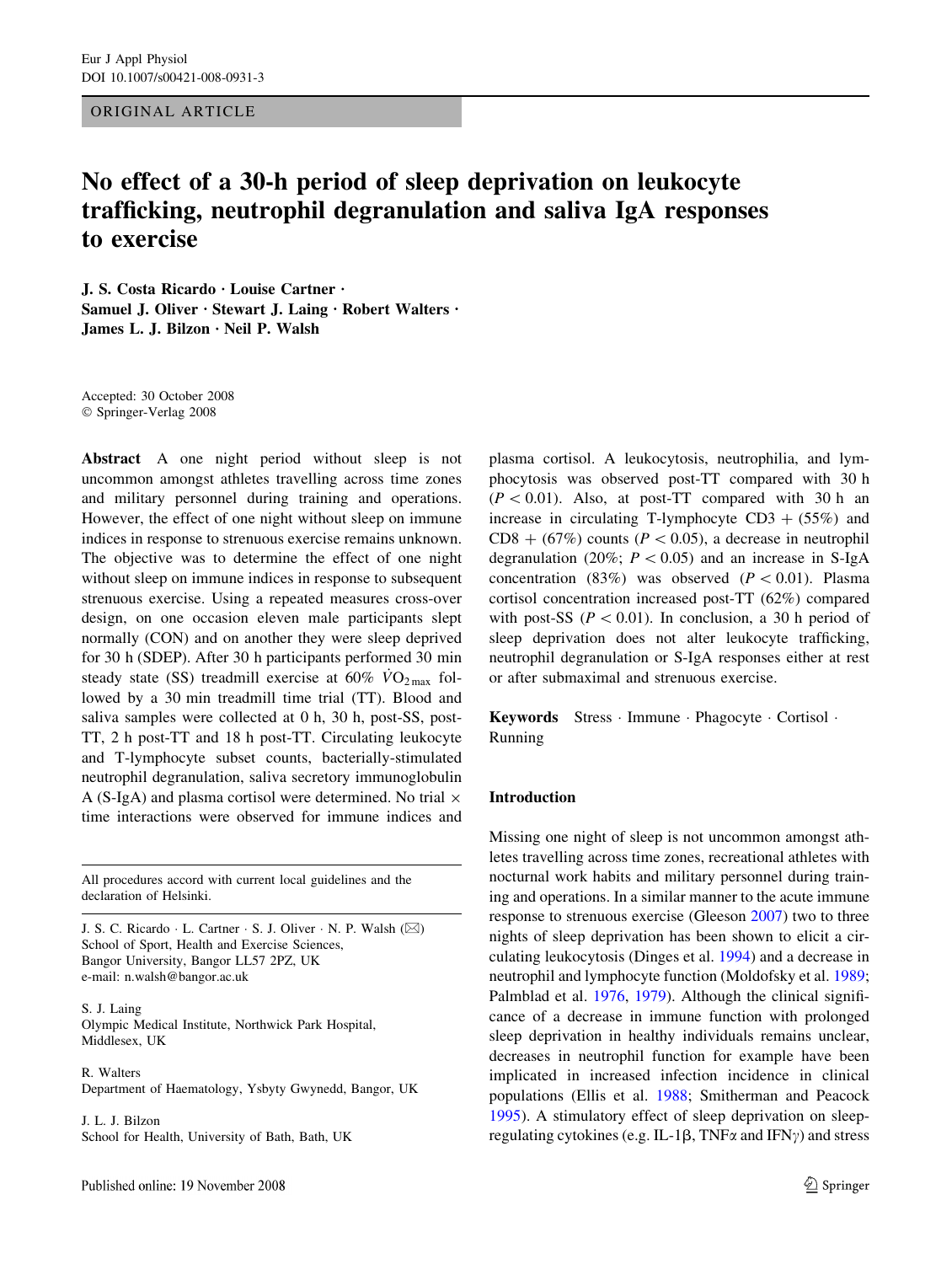hormones (Dickstein and Moldofsky [1999](#page-5-0); Hu et al. [2003](#page-5-0); Radomski et al. [1992\)](#page-6-0) may mediate the altered immune response which in turn might increase susceptibility to infection (Dinges et al. [1995](#page-5-0); Irwin [2002\)](#page-5-0).

The effect of one night of sleep deprivation on immune function remains unclear due to limited and conflicting evidence and a lack of experimental control in previous studies. For example, a one night period of sleep deprivation increased circulating leukocyte counts in one study (Born et al. [1997\)](#page-5-0) but had no effect in another (Heiser et al. [2000\)](#page-5-0). In addition, one study showed that only one night of a three night period of sleep deprivation was required to decrease neutrophil phagocytosis (Palmblad et al. [1976](#page-6-0)). However, the female participants were exposed to additional stressors that could account, at least in part, for the observed decrease in neutrophil function; these stressors were incorporated to simulate a battlefield environment and included a continuous 95 dB noise and a rifle shooting task. It is plausible that exercise stress after one night of sleep deprivation, as sometimes practiced by travelling athletes and military personnel during training and operations, may amplify stress hormone responses and associated exerciseinduced immune perturbations (Gleeson [2007](#page-5-0)). However, to our knowledge the influence of sleep deprivation on immune indices in response to subsequent exercise has not been investigated.

Therefore, the aim of the present study was to determine the effects of one night of sleep deprivation on selected immune indices at rest and following submaximal and strenuous exercise. We hypothesised that performing exercise after sleep deprivation would evoke greater immune disturbances compared with performing exercise after one night of normal sleep.

#### Methods

#### Participants

Eleven healthy recreationally active male students (mean (SD): age 20 (3) years; nude body mass 77.6 (7.8) kg; height 1.80 (0.05) m; BMI 23.3 (2.1) kg m<sup>2</sup>; body fat 13.2 (4.5) %;  $\dot{V}O_{2\,\text{max}}$  55.5 (5.6) ml kg<sup>-1</sup> min<sup>-1</sup>) volunteered to participate in the study. All participants gave written informed consent before the study, which received local Ethics Committee approval. Participants reported no symptoms of infection or illness, and no medications or supplements were taken in the twelve weeks prior or during the study.

#### Preliminary measurements

Prior to the first experimental trial, and after a 24-h period without training, participants were asked to report to the laboratory where height and nude body mass were recorded. Body composition was determined by whole body dual-energy X-ray absorptiometry (Oliver et al. [2007b](#page-6-0)). Maximal oxygen uptake  $(\dot{V}O_{2\text{ max}})$  was estimated by means of a continuous incremental exercise test to volitional exhaustion on a motorised treadmill (Oliver et al. [2007b](#page-6-0)) and the treadmill speed that elicited 60%  $\dot{V}O_{2 \text{ max}}$ on a 1% gradient was extrapolated.

### Experimental trials

Using a randomised cross-over design, participants completed two trials separated by seven days. On one occasion participants were allowed normal nocturnal sleep [CON: 496 (18) min] and on another occasion participants were sleep deprived for 30 h (SDEP). To control dietary and fluid intake prior to and during each experimental trial, participants were provided with food and fluid which catered for their estimated daily energy [3280 (209) kcal day<sup>-1</sup>] (Cunningham [1980](#page-5-0)) and fluid (35 ml kg BM day $^{-1}$ ) requirements. Participants were required to abstain from caffeine containing products and alcohol prior to and during the experimental trials. For the experimental trials participants reported to the laboratory at 0600 h after a night of normal sleep [CON: 517 (19) min and SDEP: 513 (21) min] and resided, under supervision, in laboratory accommodation until 1800 hours the following day. Nocturnal movements were monitored by an accelerometer (GT1 M, ActiGraph LLC, Florida, USA). During SDEP, the laboratory accommodation was brightly lit at all times. At 0800 hours on the second day of each trial participants were provided with a standard breakfast and at 1200 hours participants began the exercise protocol. The exercise protocol was performed on a motorised treadmill and consisted of a 30-min steady state (SS) run at 60%  $\dot{V}O_{2\text{max}}$ , followed by 15 min seated rest and then a 30-min time trial (TT), whereby, participants ran as far as possible in 30 min (data presented elsewhere (Oliver et al. [2007a](#page-6-0)). Participants wore athletic shorts, socks and trainers and the ambient conditions were  $20^{\circ}$ C and 59% relative humidity. Heart rate (HR), measured by short-range radiotelemetry monitor (Polar Electro, Kempele, Finland) was recorded every 5 min during SS and TT. During the SS and TT exercise bout participants were not permitted to consume any food or fluids. Both exercise bouts were performed with two fans placed 1 m from the treadmill at a speed of  $2.3 \text{ m s}^{-1}$ .

#### Saliva collection and analysis

Unstimulated whole saliva samples were collected by dribble for 4 min as previously described (Oliver et al. [2007b](#page-6-0)), at 0800 hour on day one, 30 h, post-SS, post-TT,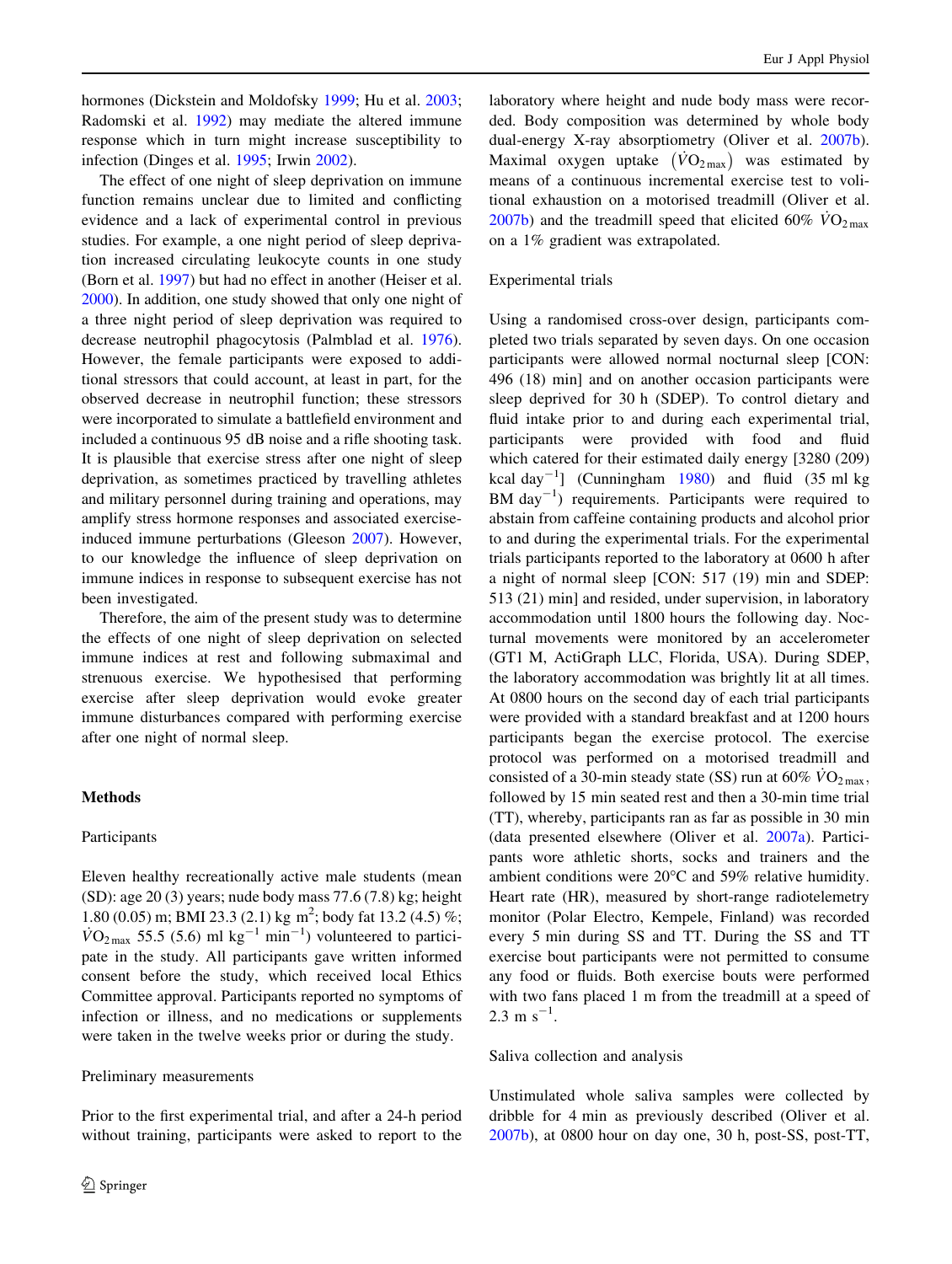2 h and 18 h post-TT. Saliva samples were handled and stored as previously described (Oliver et al. [2007b\)](#page-6-0) and S-IgA concentration  $(n = 8)$  was determined by polymeric-IgA-directed ELISA (Immundiagnostik, Bensheim, Germany). The intra-assay CV for S-IgA concentration was 2.1%.

Blood collection and analysis

Whole blood samples were collected by venepuncture from an antecubital vein at 0800 hour on day one, 30 h, post-SS, post-TT, 2 h and 18 h post-TT into two  $K_3$ EDTA vacutainer tubes (4 ml, 1.6 mgEDTA ml<sup>-1</sup>; Becton Dickinson, Oxford, UK) and two lithium heparin vacutainer tubes  $(4 \text{ ml}, 1.5 \text{ IU} \text{ heparin ml}^{-1})$ ; Becton Dickinson, Oxford, UK). Haematocrit (heparin) was determined by capillary method and haemoglobin concentration (EDTA) using an automated cell counter (Gen-S, Beckman Coulter, High Wycombe, UK). Relative changes in plasma volume were calculated and blood parameters corrected accordingly (Dill and Costill [1974](#page-5-0)). Lithium heparin samples were centrifuged at 1,500g for 10 min at  $4^{\circ}$ C within 15 min of sample collection and plasma was stored at  $-80^{\circ}$ C for further analysis. One K3EDTA vacutainer tube was stored at room temperature prior to haematological analysis within 6 h of collection. Haematological analysis included circulating total and differential leukocyte counts performed using an automated cell counter (Gen-S, Beckman Coulter, High Wycombe, UK). Standard flow cytometric techniques were used to determine T-lymphocytes (CD3+), helper/ inducer  $T$ -lymphocytes  $(CD4+)$  and cytotoxic/suppressor T-lymphocytes  $(CD8+)$  as described previously (Laing et al. [2008b](#page-6-0)).

Plasma elastase concentration, a marker of neutrophil degranulation, was determined in unstimulated and bacterially-stimulated heparinised plasma using ELISA as described (Laing et al. [2008a\)](#page-6-0). Cortisol concentration was determined on heparinised plasma using ELISA (DRG Diagnostics, Marburg, Germany). The intra-assay CV for elastase and cortisol concentration was 4.4 and 3.5% respectively.

# Statistical analysis

Data in the text and tables are presented as mean and standard error of the mean (SEM). The data were examined using a 2-way repeated measures ANOVA. Assumptions of homogeneity and sphericity in data were checked and, where appropriate, adjustments to the degrees of freedom were made using the Greenhouse-Geisser correction method. Significant differences were analysed using post hoc Tukey's HSD test. The required sample size was

estimated to be between four and ten participants [\(www.dssresearch.com/toolkit/sscalc](http://www.dssresearch.com/toolkit/sscalc)) using previous data examining the effects of exercise on selected immune indices (Laing et al. [2008a](#page-6-0), [b;](#page-6-0) Oliver et al. [2007b\)](#page-6-0). Alpha and beta levels were set at 0.05 and 0.8 respectively, both of which are standard estimates. To allow for dropout eleven participants were recruited. Significance was set at  $P < 0.05$ .

# Results

There were no trial  $\times$  time interactions, but there was a significant main effect of time (MEOT) for exercising HR (SS:  $F(6, 60) = 262.4, P < 0.01$ ; TT:  $F(6, 60) = 232.0$ ,  $P < 0.01$ ), plasma volume change  $(F(5, 50) = 20.0,$  $P < 0.01$ ) and plasma cortisol concentration (F(5,  $50 = 12.7$ ,  $P < 0.01$ ). Mean exercising HR was similar during both SS (CON: 143 (4) and SDEP: 143 (5) beats  $min^{-1}$ ) and TT (CON: 183 (3) and SDEP: 181 (3) beats  $min^{-1}$ ). We have previously presented a small, albeit significant ( $P < 0.05$ ), 2.9% decrease in the total distance covered during the TT on SDEP (Oliver et al. [2007a](#page-6-0)). Plasma volume change was  $-8.8$  (1.8) % post-TT compared with 0 h. Plasma cortisol concentration decreased after 30 h [348 (39) nmol  $L^{-1}$ ] compared with 0 h [500 (47) nmol  $L^{-1}$ :  $P < 0.01$ ] and increased after the TT [440] (45) nmol  $L^{-1}$ ] compared with post-SS [271 (16) nmol  $L^{-1}$ :  $P < 0.01$ ].

Circulating leukocyte, neutrophil and lymphocyte/T-lymphocyte subset counts

There were no trial  $\times$  time interactions, but there was a significant MEOT for circulating leukocyte  $(F(5,$  $50) = 6.5$ ,  $P < 0.01$ ), neutrophil  $(F(5, 50) = 35.4,$  $P < 0.01$ ) and lymphocyte counts  $(F(5, 50) = 19.4,$  $P < 0.01$ ) and T-lymphocyte (CD3+, CD4+, and CD8+) counts (Table [1\)](#page-4-0). A leukocytosis, neutrophilia and lymphocytosis was observed after the TT  $(P < 0.01)$ . However, lower circulating lymphocyte/T-lymphocyte subset counts were observed after 30 h, post-SS and 2 h post-TT compared with 0 h  $(P<0.01)$ . Circulating T-lymphocyte  $CD4 + :CD8 +$  ratio was lower post-TT (1.9 (0.3)) compared with 0 h (2.6 (0.3):  $P < 0.05$ ) but returned to resting levels by 18 h post.

# Neutrophil degranulation

There were no trial  $\times$  time interactions, but there was a significant MEOT for unstimulated plasma elastase concentration  $(F(4, 28) = 15.2, P < 0.01)$ , bacteriallystimulated elastase concentration  $(F(4, 28) = 61.4,$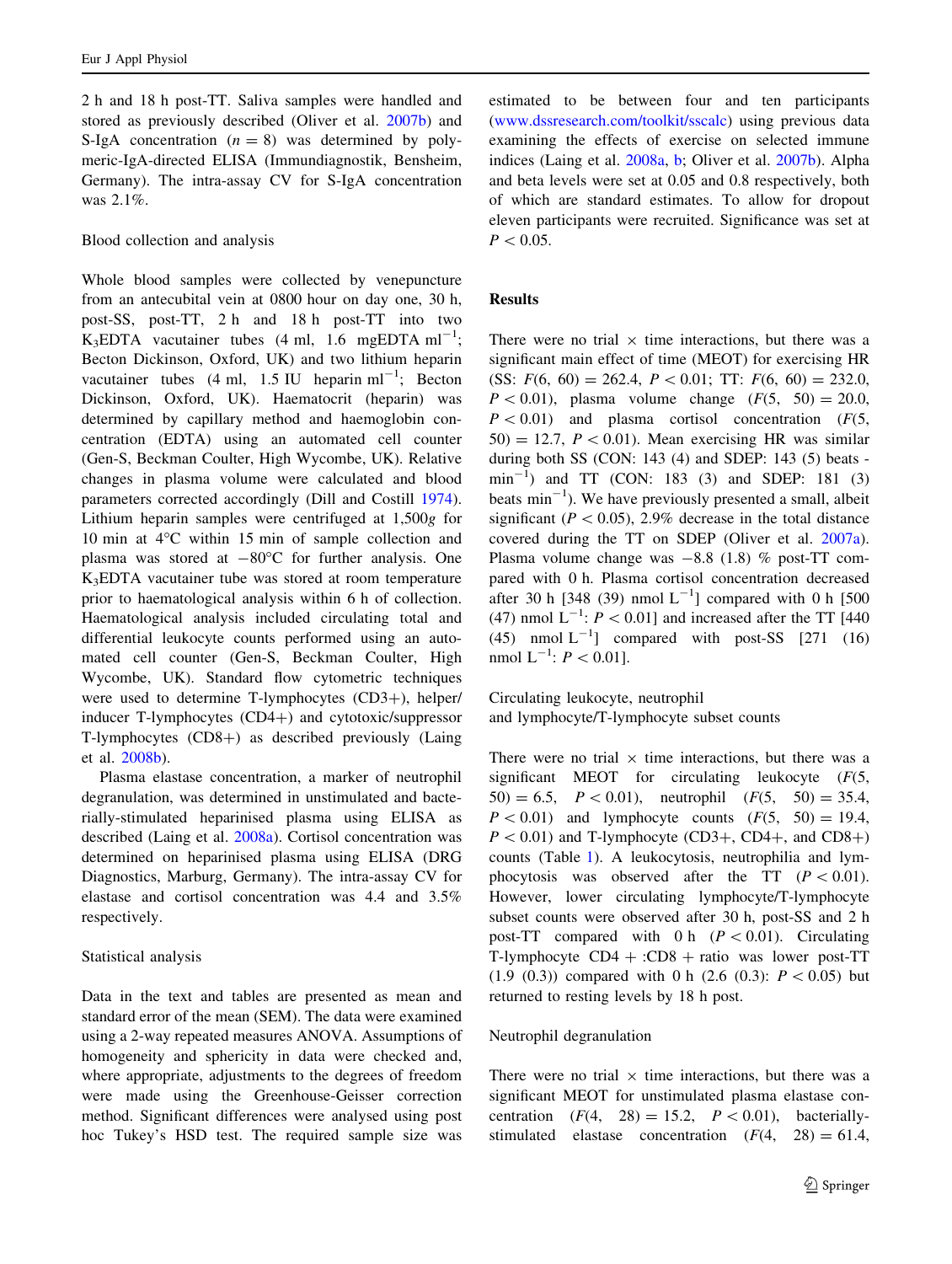<span id="page-4-0"></span>Table 1 Circulating leukocyte, differential leukocyte  $(n = 11)$  and T-lymphocyte subset (T-lymphocyte CD3+, T-lymphocyte helper CD4+, Tlymphocyte suppressor CD8+:  $n = 6$ ) response to 30-min steady state (SS) treadmill exercise at 60%  $VO_{2\text{ max}}$  followed by a 30 min time trial (TT) after sleep (CON) and 30 h sleep deprivation (SDEP)

|                                             | 0 <sub>h</sub> | 30 h (Pre-SS) | Post SS  | Post TT    | 2 h post TT | 18 h post TT |
|---------------------------------------------|----------------|---------------|----------|------------|-------------|--------------|
| Leukocyte $(\times 10^9$ l <sup>-1</sup> )  |                |               |          |            |             |              |
|                                             |                |               |          | ##**       | ##**        |              |
| <b>CON</b>                                  | 6.5(0.6)       | 5.6(0.6)      | 6.9(0.8) | 10.4(1.3)  | 9.8(1.1)    | 6.0(0.6)     |
| <b>SDEP</b>                                 | 5.9(0.4)       | 6.0(0.5)      | 7.1(0.6) | 10.7(0.9)  | 10.1(0.7)   | 5.8(0.4)     |
| Neutrophil $(\times 10^9$ 1 <sup>-1</sup> ) |                |               |          |            |             |              |
|                                             |                |               |          | ##*        | ##**        |              |
| <b>CON</b>                                  | 3.6(0.5)       | 3.7(0.6)      | 5.1(0.8) | 6.7(1.2)   | 8.1(1.1)    | 3.7(0.5)     |
| <b>SDEP</b>                                 | 3.0(0.3)       | 4.1(0.4)      | 5.1(0.5) | 7.6(0.8)   | 8.3(0.7)    | 3.6(0.3)     |
| Lymphocyte $(\times 10^9$ l <sup>-1</sup> ) |                |               |          |            |             |              |
|                                             |                | #             | $\# \#$  | $\ast\ast$ | $\# \#$     |              |
| <b>CON</b>                                  | 2.1(0.2)       | 1.3(0.1)      | 1.3(0.2) | 2.4(0.3)   | 1.1(0.1)    | 1.5(0.1)     |
| <b>SDEP</b>                                 | 2.1(0.1)       | 1.4(0.1)      | 1.4(0.2) | 2.4(0.2)   | 1.2(0.1)    | 1.5(0.1)     |
| $CD3 + (x1091-1)$                           |                |               |          |            |             |              |
|                                             |                | $\# \#$       | $\# \#$  | $\ast$     | $\# \#$     | $\#$         |
| <b>CON</b>                                  | 1.6(0.2)       | 1.0(0.2)      | 1.0(0.2) | 1.6(0.3)   | 0.9(0.2)    | 1.1(0.1)     |
| <b>SDEP</b>                                 | 1.7(0.2)       | 1.0(0.1)      | 1.0(0.2) | 1.5(0.2)   | 0.9(0.1)    | 1.2(0.1)     |
| $CD4 + (x1091-1)$                           |                |               |          |            |             |              |
|                                             |                | #             | ##       |            | ##          |              |
| <b>CON</b>                                  | 1.1(0.1)       | 0.5(0.1)      | 0.6(0.1) | 0.8(0.1)   | 0.6(0.1)    | 0.7(0.1)     |
| <b>SDEP</b>                                 | 1.1(0.1)       | 0.6(0.1)      | 0.6(0.1) | 0.8(0.1)   | 0.6(0.1)    | 0.7(0.1)     |
| $CDS + (x1091-1)$                           |                |               |          |            |             |              |
|                                             |                | #             | ##       | *          | ##          | $\#$         |
| <b>CON</b>                                  | 0.4(0.1)       | 0.3(0.1)      | 0.3(0.1) | 0.5(0.1)   | 0.2(0.0)    | 0.3(0.0)     |
| <b>SDEP</b>                                 | 0.5(0.1)       | 0.3(0.0)      | 0.3(0.0) | 0.5(0.1)   | 0.2(0.0)    | 0.3(0.0)     |

Mean (SEM). MEOT #  $P < 0.05$  and ##  $P < 0.01$  versus 0 h; \*  $P < 0.05$  and \*\*  $P < 0.01$  vs. 30 h

 $P < 0.01$ ) and bacterially-stimulated elastase release per neutrophil  $(F(4, 28) = 6.3, P < 0.01$ : Table [2\)](#page-5-0). Unstimulated elastase concentration increased post-TT vs. 0 h  $(P < 0.01)$ . Bacterially-stimulated elastase concentration was higher than 0 h from 30 h onwards ( $P \lt 0.05$ ). Bacterially-stimulated elastase release per neutrophil was lower post-TT (20%) and 2 h post-TT (17%) compared with 30 h but was not significantly lower than 0 h during recovery.

# S-IgA

There were no trial  $\times$  time interactions or main effects for saliva flow rate (280 (34)  $\mu$ l min<sup>-1</sup> at 0 h and 375 (47)  $\mu$ l min<sup>-1</sup> at 30 h) or S-IgA secretion rate (77 (12)  $\mu$ g min<sup>-1</sup> at 0 h and 82 (14)  $\mu$ g min<sup>-1</sup> at 30 h). However, a significant MEOT was observed for S-IgA concentration  $(F(5, 35) = 4.1, P < 0.01)$ . A significant increase in S-IgA concentration (83%) was observed post-TT (483 (72)  $\mu$ g ml<sup>-1</sup>) compared with 30 h (264 (19)  $\mu$ g ml<sup>-1</sup>:  $P < 0.05$ ).

# Discussion

To the best of our knowledge no study has investigated the effects of sleep deprivation on immune function in response to subsequent strenuous exercise. Also, from a practical standpoint, the one night duration of sleep deprivation in the present study is similar to that often encountered by athletes travelling across time zones, recreational athletes with nocturnal work habits and military personnel during training and operations. However, the current data do not support our hypothesis as they show that a 30 h period of sleep deprivation does not alter leukocyte trafficking, neutrophil degranulation or S-IgA responses either at rest or after subsequent strenuous exercise.

The observed alterations in leukocyte trafficking, neutrophil degranulation and S-IgA in the present study most likely reflect circadian variations (Shephard and Shek [1997](#page-6-0)) and the widely reported acute effects of strenuous exercise (Gleeson [2007\)](#page-5-0). Our results agree with one study showing no change in circulating leukocyte counts after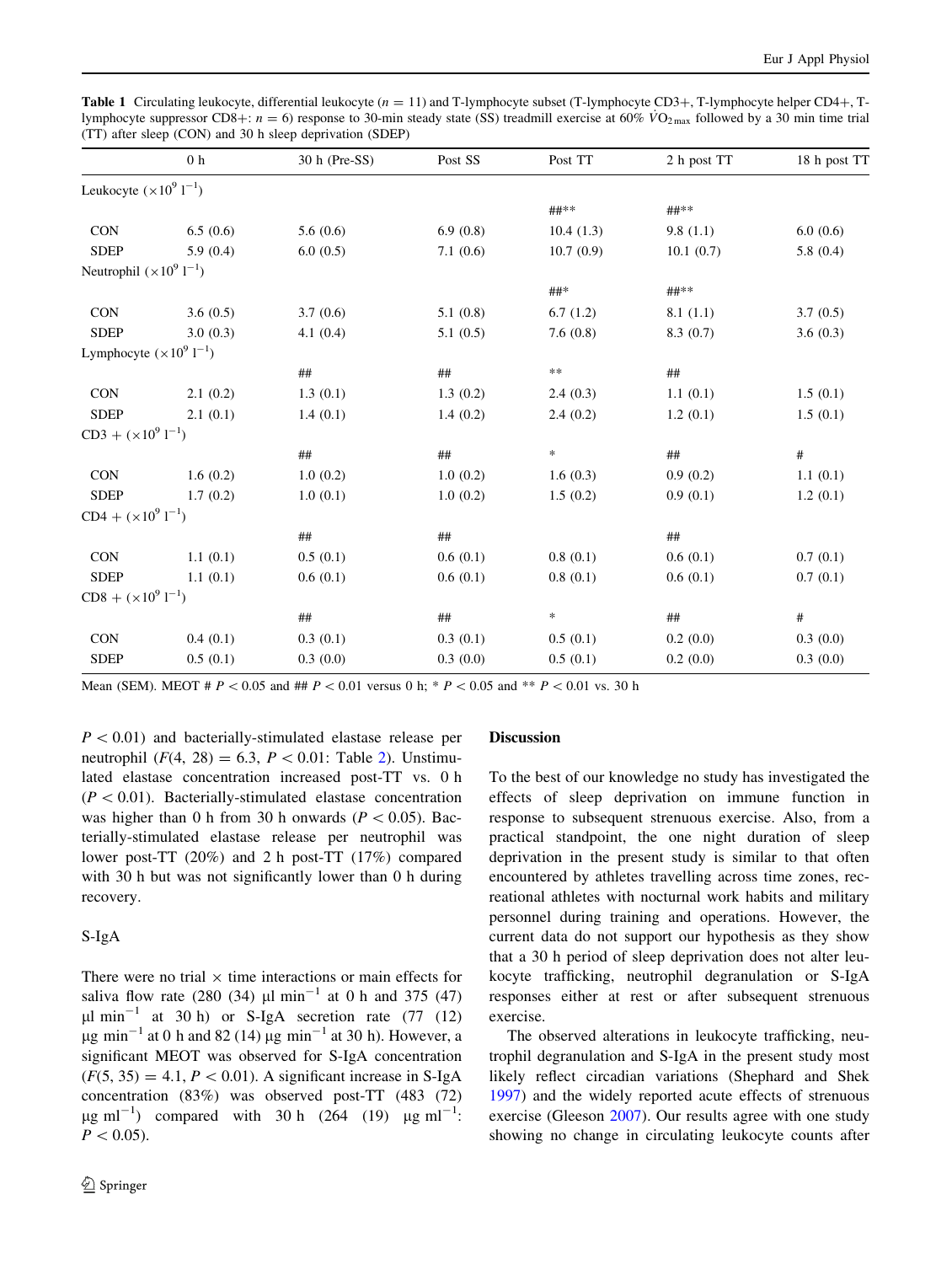<span id="page-5-0"></span>Table 2 Neutrophil degranulation response to 30-min steady state (SS) treadmill exercise at 60%  $\overline{VO}_{2\text{ max}}$  followed by a 30 min time trial (TT) after sleep (CON) and 30 h sleep deprivation (SDEP)

|                                                       | 0 <sub>h</sub> | 30 <sub>h</sub><br>$(Pre-SS)$                 | Post SS                               | Post TT  | 2 h post<br>TT        |  |  |  |  |
|-------------------------------------------------------|----------------|-----------------------------------------------|---------------------------------------|----------|-----------------------|--|--|--|--|
|                                                       |                | Unstimulated plasma elastase (ng m $l^{-1}$ ) |                                       |          |                       |  |  |  |  |
|                                                       |                |                                               |                                       | ##**     |                       |  |  |  |  |
| <b>CON</b>                                            | 40(5)          | 43(5)                                         | 85 (14)                               | 272 (56) | 93 (10)               |  |  |  |  |
|                                                       | SDEP $36(3)$   | 53 (12)                                       | 74 (11)                               | 209(42)  | 70(9)                 |  |  |  |  |
| Stimulated plasma elastase (ng m $l^{-1}$ )           |                |                                               |                                       |          |                       |  |  |  |  |
|                                                       |                | #                                             | ##*                                   | ##**     | ##**                  |  |  |  |  |
| <b>CON</b>                                            |                |                                               | 2529 (379) 3705 (480) 4704 (575)      |          | 5463 (554) 5759 (370) |  |  |  |  |
|                                                       |                |                                               | SDEP 2506 (332) 2791 (240) 3476 (495) |          | 5027 (497) 5714 (310) |  |  |  |  |
| Stimulated elastase per cell (fg cell <sup>-1</sup> ) |                |                                               |                                       |          |                       |  |  |  |  |
|                                                       |                |                                               |                                       | **       | **                    |  |  |  |  |
| <b>CON</b>                                            | 416 (33)       | 496 (46)                                      | 453 (44)                              | 358 (40) | 367(44)               |  |  |  |  |
| <b>SDEP</b>                                           | 428 (35)       | 414 (36)                                      | 399 (22)                              | 372 (39) | 389 (38)              |  |  |  |  |

Mean (SEM) ( $n = 8$ ). MEOT #  $P < 0.05$  and ##  $P < 0.01$  versus 0 h; MEOT  $*$  P < 0.05 and  $*$  P < 0.01 versus 30 h

one night of sleep deprivation (Heiser et al. 2000) but disagree with others showing an increase in circulating leukocyte count (Born et al. 1997) and a decrease in neutrophil phagocytosis (Palmblad et al. [1976](#page-6-0)) after a night without sleep. It is conceivable though that the decrease in neutrophil phagocytosis after one night of sleep deprivation shown previously (Palmblad et al. [1976\)](#page-6-0) was due to the additional stressors that participants were exposed to; these included battlefield noise and a rifle shooting task. Typically, longer periods of sleep deprivation ranging from 40 to 77 h have been shown to elicit a circulating leukocytosis (Dinges et al. 1994) and a decrease in lymphocyte and phagocyte function (Moldofsky et al. [1989](#page-6-0); Palmblad et al. [1976,](#page-6-0) [1979](#page-6-0)) so it is possible that the relatively short period of sleep deprivation in the present study was not long enough to alter stress hormone and immune responses. Nevertheless, our results have practical relevance as they clearly demonstrate that one night of sleep deprivation, as commonly experienced by athletes and military personnel, does not amplify stress hormone and associated immune responses to subsequent strenuous exercise. It remains to be shown if more prolonged sleep deprivation or more prolonged exercise following a similar period of sleep deprivation to that used here alters immune function or infection incidence. For example, it is very difficult to isolate an effect of sleep deprivation, if any, in the decrease in immune function (e.g. decreased saliva S-IgA) observed in military personnel during more prolonged 5–7 day combat training exercises (Boyum et al. 1996; Gomez-Merino et al. 2003). In these studies, participants were exposed to a combination of stressors that could account for decreased immune function including sleep deprivation and prolonged physical exertion (Gleeson 2007) but also including fluid and

energy restriction (Laing et al. [2008b;](#page-6-0) Oliver et al. [2007b](#page-6-0)), psychological stress (Keller et al. [1981](#page-6-0)) and exposure to extreme environments (Walsh and Whitham [2006](#page-6-0)).

In conclusion, these results show that a 30 h period of sleep deprivation does not alter leukocyte trafficking, neutrophil degranulation, S-IgA responses or plasma cortisol concentration either at rest or following submaximal or strenuous exercise.

Acknowledgments The authors acknowledge the Headquarters Army Recruiting and Training Division, Upavon, UK for supporting the study. The authors also acknowledge the Sports Council for Wales for partly funding Dr. S. Laing's Ph.D. studentship.

#### References

- Born J, Lange T, Hansen K, Molle M, Fehm HL (1997) Effects of sleep and circadian rhythm on human circulating immune cells. J Immunol 158:4454–4464
- Boyum A, Wiik P, Gustavsson E, Veiby OP, Reseland J, Haugen AH, Opstad PK (1996) The effect of strenuous exercise, calorie deficiency and sleep deprivation on white blood cells, plasma immunoglobulins and cytokines. Scand J Immunol 43:228–235. doi[:10.1046/j.1365-3083.1996.d01-32.x](http://dx.doi.org/10.1046/j.1365-3083.1996.d01-32.x)
- Cunningham JJ (1980) A reanalysis of the factors influencing basal metabolic rate in normal adults. Am J Clin Nutr 33:2372–2374
- Dickstein JB, Moldofsky H (1999) Sleep, cytokines and immune function. Sleep Med Rev 3:219–228. doi:[10.1016/S1087-0792](http://dx.doi.org/10.1016/S1087-0792(99)90003-5) [\(99\)90003-5](http://dx.doi.org/10.1016/S1087-0792(99)90003-5)
- Dill DB, Costill DL (1974) Calculation of percentage changes in volumes of blood, plasma, and red cells in dehydration. J Appl Physiol 37:247–248
- Dinges DF, Douglas SD, Hamarman S, Zaugg L, Kapoor S (1995) Sleep deprivation and human immune function. Adv Neuroimmunol 5:97–110. doi:[10.1016/0960-5428\(95\)00002-J](http://dx.doi.org/10.1016/0960-5428(95)00002-J)
- Dinges DF, Douglas SD, Zaugg L, Campbell DE, McMann JM, Whitehouse WG, Orne EC, Kapoor SC, Icaza E, Orne MT (1994) Leukocytosis and natural killer cell function parallel neurobehavioral fatigue induced by 64 hours of sleep deprivation. J Clin Invest 93:1930–1939. doi:[10.1172/JCI117184](http://dx.doi.org/10.1172/JCI117184)
- Ellis M, Gupta S, Galant S, Hakim S, VandeVen C, Toy C, Cairo MS (1988) Impaired neutrophil function in patients with AIDS or AIDS-related complex: a comprehensive evaluation. J Infect Dis 158:1268–1276
- Gleeson M (2007) Immune function in sport and exercise. J Appl Physiol 103:693–699. doi[:10.1152/japplphysiol.00008.2007](http://dx.doi.org/10.1152/japplphysiol.00008.2007)
- Gomez-Merino D, Chennaoui M, Burnat P, Drogou C, Guezennec CY (2003) Immune and hormonal changes following intense military training. Mil Med 168:1034–1038
- Heiser P, Dickhaus B, Schreiber W, Clement HW, Hasse C, Hennig J, Remschmidt H, Krieg JC, Wesemann W, Opper C (2000) White blood cells and cortisol after sleep deprivation and recovery sleep in humans. Eur Arch Psychiatry Clin Neurosci 250:16–23. doi[:10.1007/PL00007534](http://dx.doi.org/10.1007/PL00007534)
- Hu J, Chen Z, Gorczynski CP, Gorczynski LY, Kai Y, Lee L, Manuel J, Gorczynski RM (2003) Sleep-deprived mice show altered cytokine production manifest by perturbations in serum IL–1ra, TNFa, and IL-6 levels. Brain Behav Immun 17:498–504. doi: [10.1016/j.bbi.2003.03.001](http://dx.doi.org/10.1016/j.bbi.2003.03.001)
- Irwin M (2002) Effects of sleep and sleep loss on immunity and cytokines. Brain Behav Immun 16:503–512. doi:[10.1016/S0889-](http://dx.doi.org/10.1016/S0889-1591(02)00003-X) [1591\(02\)00003-X](http://dx.doi.org/10.1016/S0889-1591(02)00003-X)